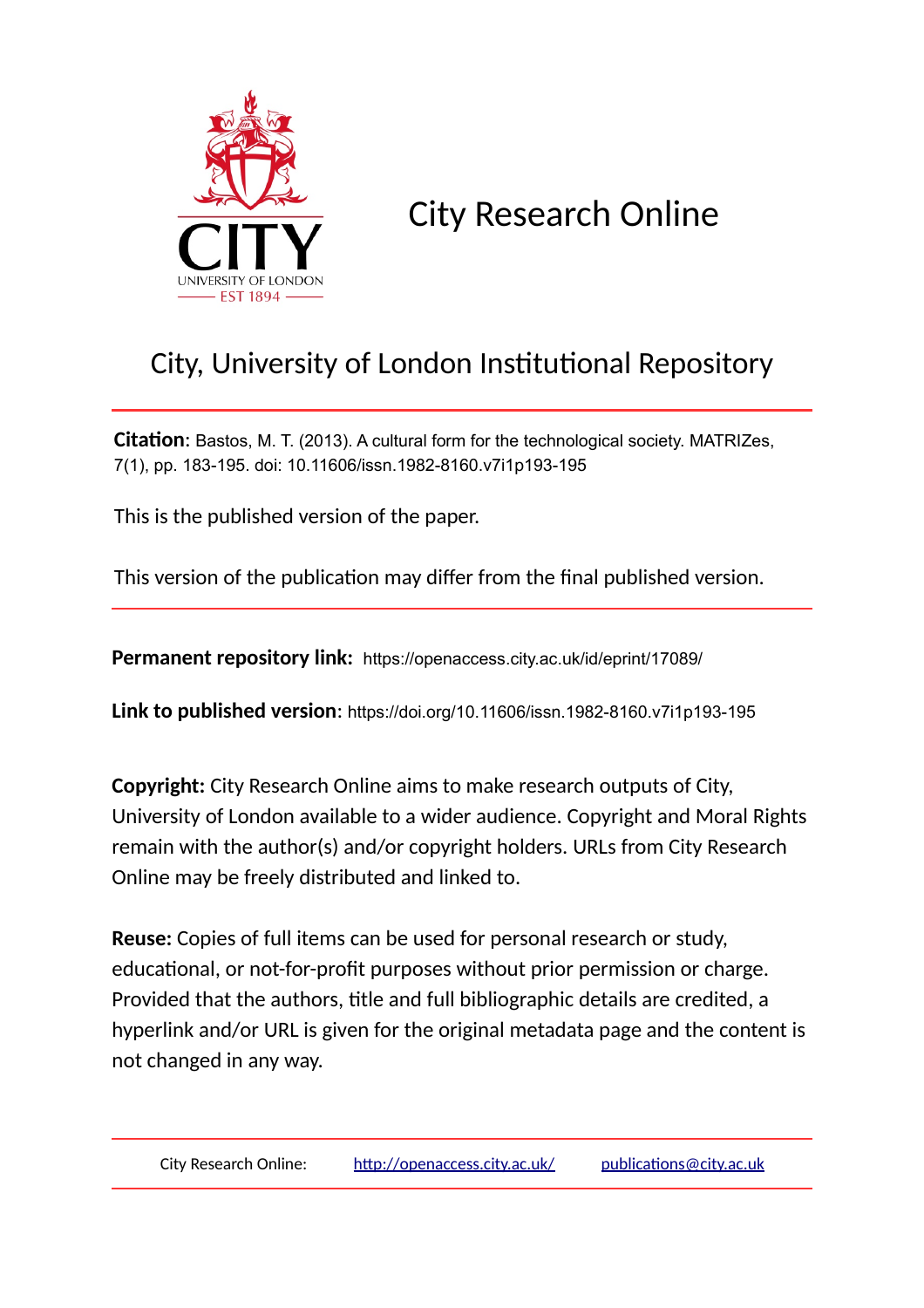#### **A cultural form for the technological society**

Marco Toledo Bastos<sup>1</sup>

183

#### **Abstract**

<u>.</u>

This paper reconstructs a theoretical debate that emerged from the work of Niklas Luhmann, Dirk Baecker and Vilém Flusser on the cultural form that should arise within computer society. Despite the differences of epistemological perspective and theoretical foundation that the three authors presented, their works share an un- derstanding that the introduction of computers and the internet changes not only culture, but also the material structure of society. The first part of the paper discusses the historical inevitability regarding the emergence of a cultural form for technology, while the second part of the text suggests a few possible forms that may stabilize the surplus of meaning created by computers and the internet.

**Keywords**: culture, Niklas Luhmann, Vilém Flusser

<sup>&</sup>lt;sup>1</sup> Visiting researcher at the London School of Economics and Political Science (LSE). Post-Doctorate in Communication Sciences from the Escola de Comunicações e Artes da Universidade de São Paulo. Researcher at the Núcleo de Estudos Filosóficos da Comunicação da Universidade de São Paulo (FiloCom - USP) and Network of Researchers in Anthropology Medial University Frankfurt. E-mail: mtabastos@gmail.com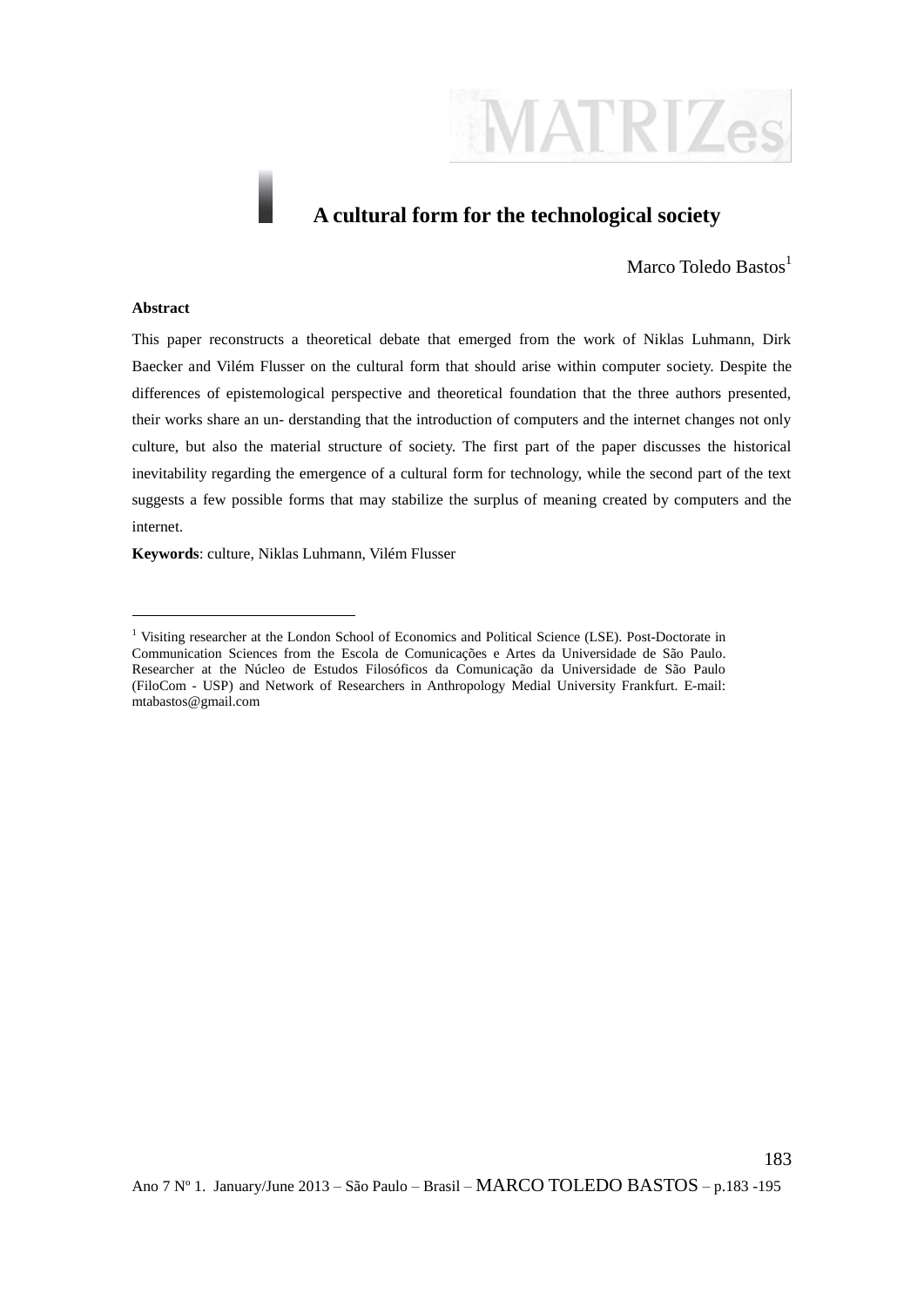I came to the conclusion that in any project we design or develop, the size and degree of complexity of the information and control system inscribed in it are the crucial factors, so that the all-embracing and absolute perfection of the concept can in practice coincide, indeed ultimately must coincide, with its chronic dysfunction and constitutional instability.

(Sebald, 2001: 281)

#### **THE SURPLUS OF MEANING**

Niklas Luhmann's theory of social systems describes a scenario for the technological society that contradicts the diagnosis of an information overload. Instead of an information overload, Luhmann claims computer and information technologies are creating a context of surplus of meaning. Even though the German sociologist ignored computer-mediated communication in most of his works, there are some passages where CMC is enigmatically discussed. In Auswirkungen auf die Evolution des Gesellschaftssystems, Luhmann (1997: 405- 412) offers an analysis that reevaluates the role of computers in contemporary society, suggesting that computers are a medium of information distribution of similar importance to writing, invented two thousand years ago, and the printing press, created five hundred years ago.

Based on René Thom's (1983) catastrophe theory, Luhmann highlights that society survived the first catastrophe — writing — by creating a high culture (Hochkulturen) that organized society in view of social stratification. The second catastrophe — the printing press — argues Luhmann, led society to the modern functional differentiation as we know it. Society only survived such drastic changes because organization shifted from first-order to second-order observation. The period after the introduction of writing is regarded as a period of the stability of forms. The third catastrophe was brought by computers, which as a consequence jeopardized the stability of forms created by the printing press.

Each catastrophe results from a surplus of meaning caused by the superabundance of sensory stimuli introduced by the new distribution medium. When individuals in society conveyed the secrets of religion and the taboos of morality solely by oral communications, the existing meaning processing system was kept safe within the limits of society, beyond which there was only the unknown and mystery. Writing breaks this stable scenario, making it possible to think taboos based on moral principles. Furnished by the exercise of human reason, writing technology rendered the sender of the message visible and legitimated the imposition of obligations and liabilities. Evidence of society's quick adaptation to the effects of writing can be found in the attempt to combine morality with religion. In this way, the sender could be subsumed within one divine essence, that is, within a single and invariable sender that is independent of context.

184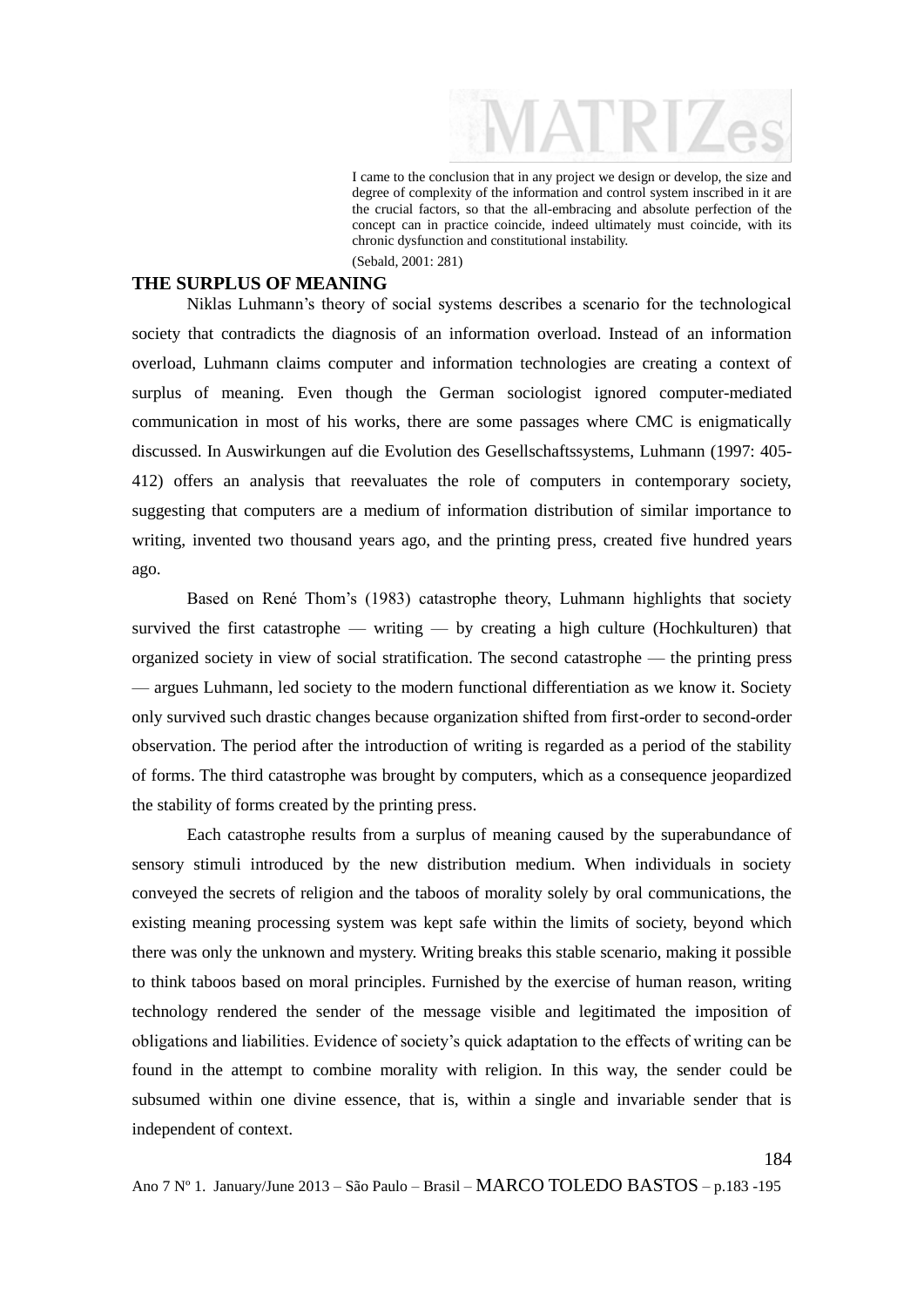As a consequence, the writing society created a surplus of signs that exceeded the capacity of the system regulating taboos and secrets. Each text offered a multitude of decisions made possible only by the expanding horizon of possibilities revealed by writing. The discipline of philosophy emerged to give order to the chaotic realm of possibilities, especially in the work of Aristotle, who provided teleology to the system, that is, a semantic of purpose. A number of differentiation processes appeared to organize a cosmology of the whole with reference to necessary purposes. The selection criteria governing each differentiation indicated the appearance of culture, which is not the organization of all purposes, but the suitability to regulate the transitions between individual communications and social communications.

This new cultural context of selection allowed society to reproduce itself within a teleological perspective, whose chronological perspective advised against the pointless violence of oral society through the medium of theater. The new cultural context also introduced the semantics of love, commerce, politics, art, education and religion, to which the functional systems could connect. Written culture arranged personal relationships in a systematic fashion and classified the differences within domains expressed by the means of language and semantics. Family and region created, still according to Luhmann (1997: 19), the warranties for stability in the writing society. And based on these guarantees, a whole variety of social forms emerged.

The next catastrophe was the printing press. Dramatically increasing the availability of writing, the printing press allowed texts to be compared against each other and criticism to emerge as a direct and spontaneous effect of technical reproduction. Printing presses allowed the dissemination of criticism on a scale never seen before, and in doing so it turned critics into a heuristic standard whose unpredictability would eventually annihilate teleology. The regulation provided by teleology was affected by printing presses mainly because the critical organization of purposes revealed the logical impossibilities of such coexisting purposes. The inconsistencies and contradictions between the objectives pointed to the ambiguity and instability of the system. Once again, the surplus of meaning could not be contained and social systems lost the control provided by existing explanations and principled narratives.

The guarantees for stability in the society of the printing press could no longer rely on families and regions. No dynasty or territory could handle the uncertainties brought by the new medium. According to Luhmann (1997: 135), it was the libraries and the functional systems that provided the framework in which politics was acknowledged as politics, business as business and science as science. Structures of autopoietic reproduction simultaneously reshaped the semantic arrangement designed for them. The idea that we need to justify our intentions could

185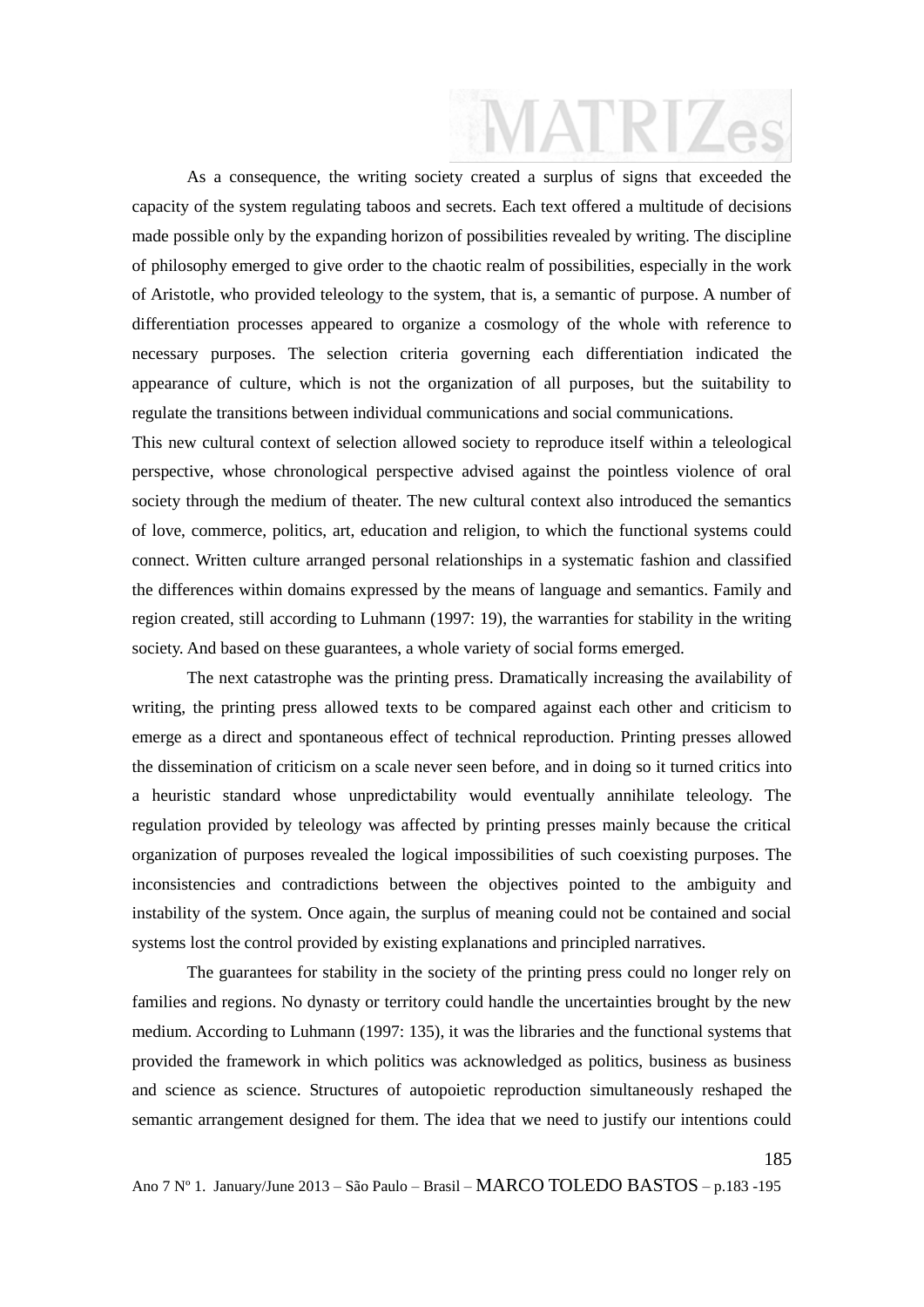then be proposed and thus self-referentiality, now the only reference of social systems, was adjusted to provide the necessary purposes and objectives.

Dirk Baecker (2004: 125-149) commented on Niklas Luhmann's analysis and argued that the introduction of computers put an end to the functional differentiation of modern society created by the printing press. The closure is noticeable in the search for a new language in sociology (the theory of social systems) and a general shift in the paradigm of sciences, which begin to address heterogeneous networks rather than functionally specific systems. The three catastrophes — writing, the printing press and computers — have to be understood as catastrophes in the mathematical sense, i.e. as turbulent leaps that allow society to survive an event that otherwise would have annihilated it. The social system reacts to the perturbation, reviewing its procedures and advancing to a different level of organization and reproduction.

Luhmann's (1997) ideas about the computer world unfold into two theses. The first one states that computers added reflexivity to the autopoiesis of communication and thus established for the first time a competition with consciousness. Computers and the Internet would not only carry out the distribution, transmission and understanding of information. Because of their processing power, computers changed the messages, the information and also the understanding that are currently subjected to digital routines of processing and filtering. Commenting on the analysis of Luhmann, Baecker (2006) suggests that the digital processing of information fundamentally modifies the nature of data and the very meaning of the messages communicated.

The second thesis Luhmann presented about computerization states that society will need a new cultural form to survive the introduction of new distribution media of communication. This cultural form should handle the surplus of meaning generated by the new possibilities of communication. According to Luhmann (1997), the cultural form established by society to deal with the surplus of meaning generated by writing was the Aristotelian telos, which is a form that provided the conditions for the accurate selection of communications. Accordingly, the cultural form established to deal with the surplus of meaning generated by the printing press was Descartes' principle of a self-referential consciousness, a competence that underlay the universal forms of stability in modern societies.

For Luhmann (2005) the cultural form able to handle the surplus of meaning created by computers and the internet is the notion of "form." The concept was originally introduced by the British mathematician George Spencer-Brown and it provides a constructivist approach to the relationship between marked and unmarked, and can thus describe a communicative connectivity without making reference to any formative context. According to Baecker (2005),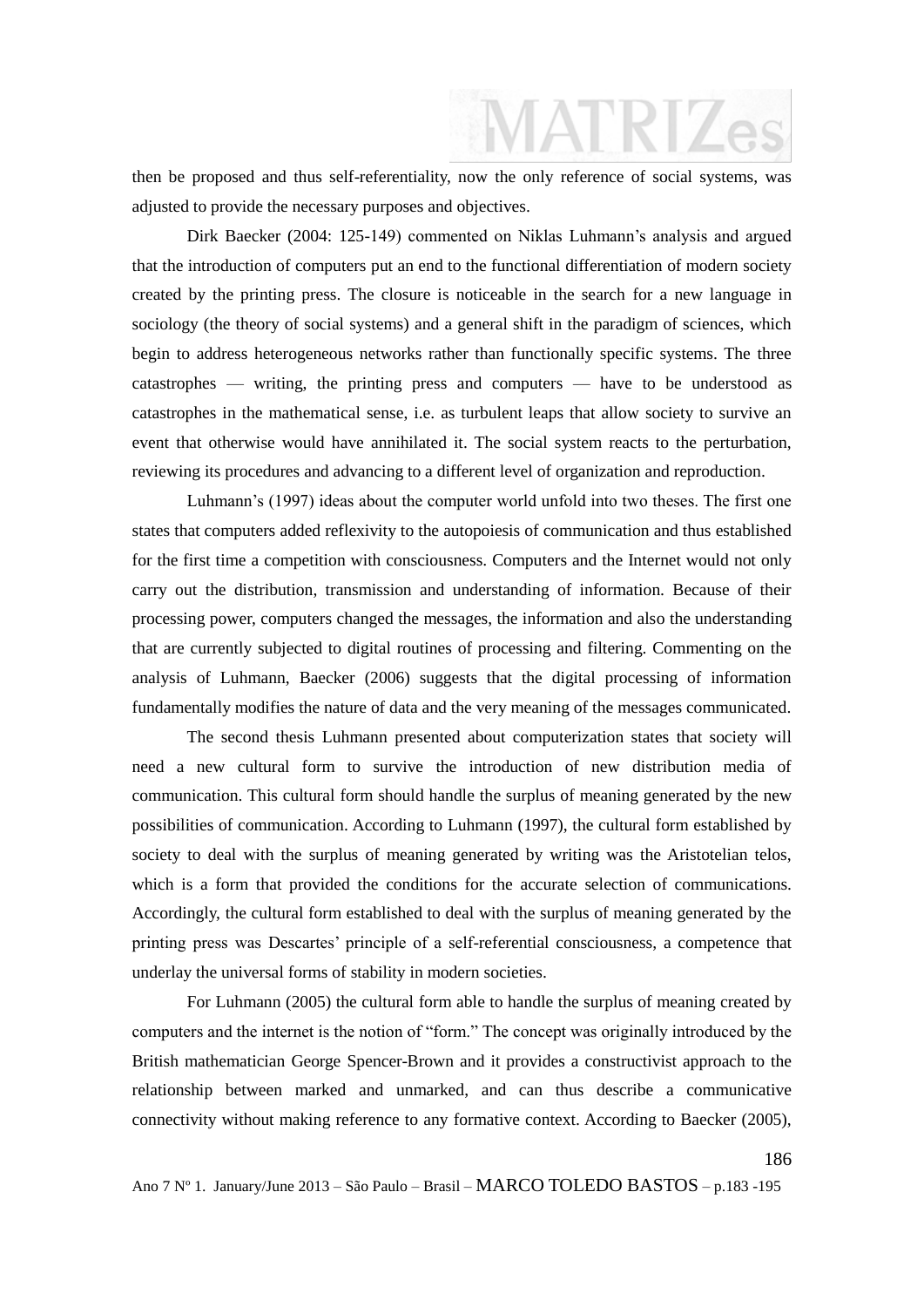Luhmann's diagnosis was proved effective when computers started changing the communication process to such an extent that users could not understand what was going on, who was saying what, what sources were reliable, or who was the intended recipient of said content. The information processing changed both the content and the meaning communicated, shifting the frames of reference we used to make distinctions between styles and meanings.

Dirk Baecker (2006) summarized Luhmann's observations highlighting that the computer differs from other media because it is a sequential machine designed for calculation that was never anticipated by other media. The organizational pattern is not stable and its production and reproduction depend upon interaction with interfaces that only add more unpredictability, instead of reducing it to a casual coupling. According to Baecker, that is the reason why we can voice ideas such as virtual reality and artificial intelligence. For Luhmann, computers provided an alternative completely original to the structural coupling between communication and consciousness. Previously, communication and consciousness were solely linked to one another by structural coupling, a scenario that computers changed by simultaneously connecting and interacting with communication and consciousness. As a distribution medium, computers break up the differentiation between information and message that governed the understanding of communication during the age of written and printed media.

The connection between computers and psychic or social systems seems to lead to the manifestation of new forms. We no longer rely on old and stable forms, which were evaluated according to the codes of functional systems as true or not, useful or not, because each determination produces an undefined space and an outside, which can only be defined through additional operations (with identical results). These trans-classic machines do not refer to sophisticated technologies, even though they are part of certain contexts, but to the question of which forms create a better description and differentiation with results still unpredictable to the communication system of society (Luhmann, 1997: 305)

#### **THE DOMAIN OF CULTURE**

The summary of Luhmann's ideas regarding the technological society presented in the previous section identifies the invention of the computer as an event on the edges of communication theory. This is consistent with the diagnosis provided by Friedrich Kittler (1993), for whom the connection between information and message is completely lost in digital media. Within the context of Luhmann's theory of society, it is as if the computer-mediated communications are taking place regardless of the third selection process described in his theoretical scheme, which requires first the information, second the message (Mitteilung), and last the paramount but improbable operation of communication: understanding (Verstehen).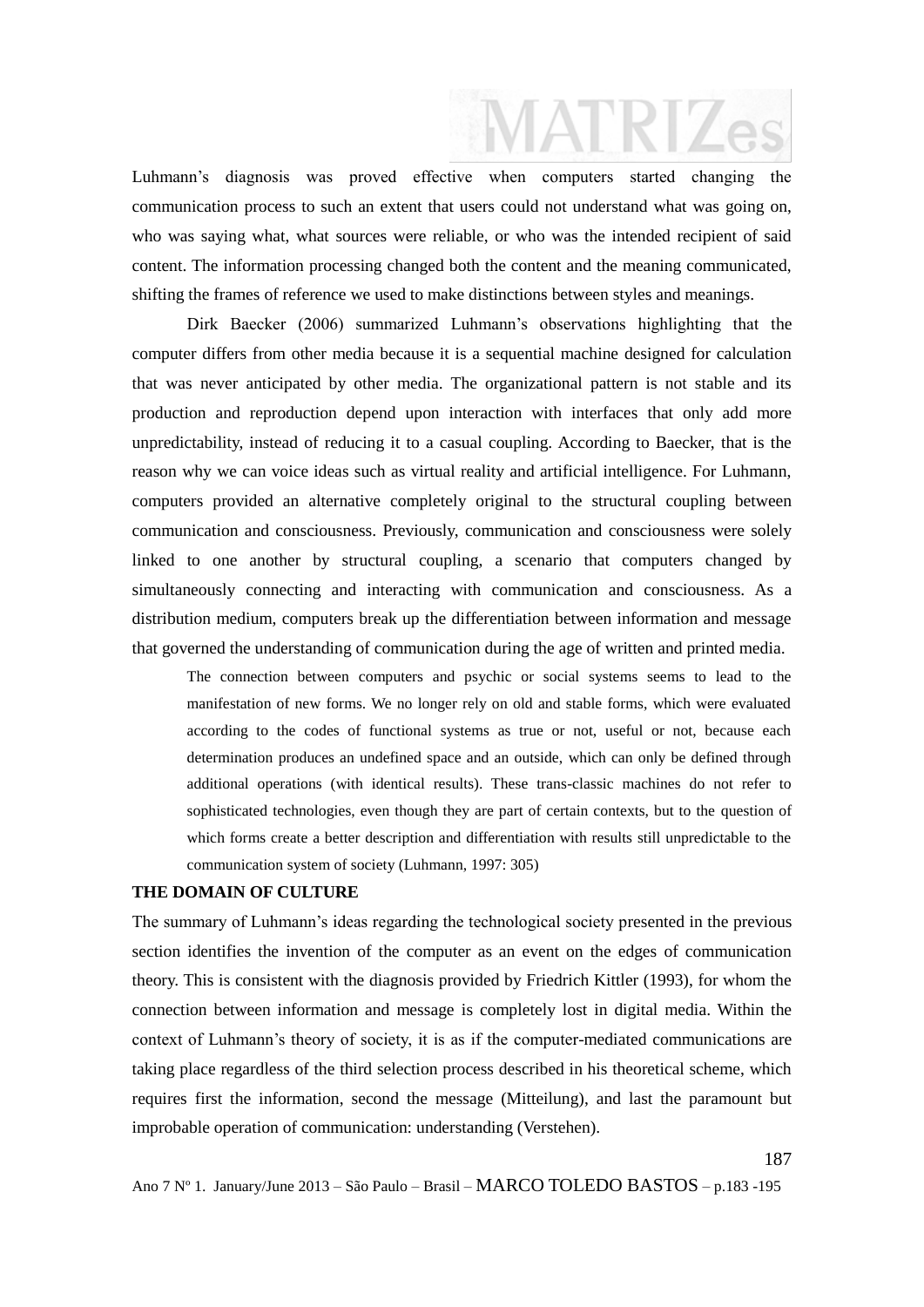The absence of the third operation of selection, understanding, could render communication a hidden and automatized process. Besides, the movement from information to message, formerly two essential selections to the communication process, could disappear. The two selections offered the possibility of examining information and message within the context of communication. Because of that, it was possible to accept a crazy love letter because we knew the sender. It was also possible to reject the idea of God because of the exceedingly mundane personality of the priest or preacher. Due to the difference between information and message, it was possible to accept or refuse the communication on grounds other than those associated with the message.

Luhmann's threefold selections of communication process highlight the possibility of managing messages that was essential to the formation of modern society. It allowed and stimulated the emergence of institutions and systems to regulate this autonomy, and by creating these institutions and systems, it restructured again the same scenario of complexity. The three selections prevented communication from being reduced to the communicated content or the intentions of the sender, given that it provided a free contextual area that could change the view towards intentions and communicated contents. The context, which coordinated contents according to circumstances, allowed the emergence of interpretation and hermeneutics as fundamental guidelines that controlled communication.

Distribution media like writing or the printing press offered a clear overview of the connection between message and information, but the stability of this arrangement is fundamentally altered in the technological society. When computers started controlling the connection between message and information by hidden processes of digital calculation, the intentions of the sender became as concealed as the informational contexts. As a consequence, communications are processed independently from the threefold selections based upon information and message, a scenario that should render communications operationally incomprehensible and theoretically impossible.

Based on these projections, Luhmann understands the computer as a distribution and transmission medium that has an effect on the concept of communication. The surplus of meaning brought by the computer could only be reduced through the concept of form borrowed from Spencer-Brown (1971). But even if computers could operate based on the concept of form, thus processing not only what we know, but also what we do not know, it would still be necessary to observe social and psychic systems in order to understand the mechanisms employed for reproduction of thoughts at the individual level. Nonetheless, Luhmann suggests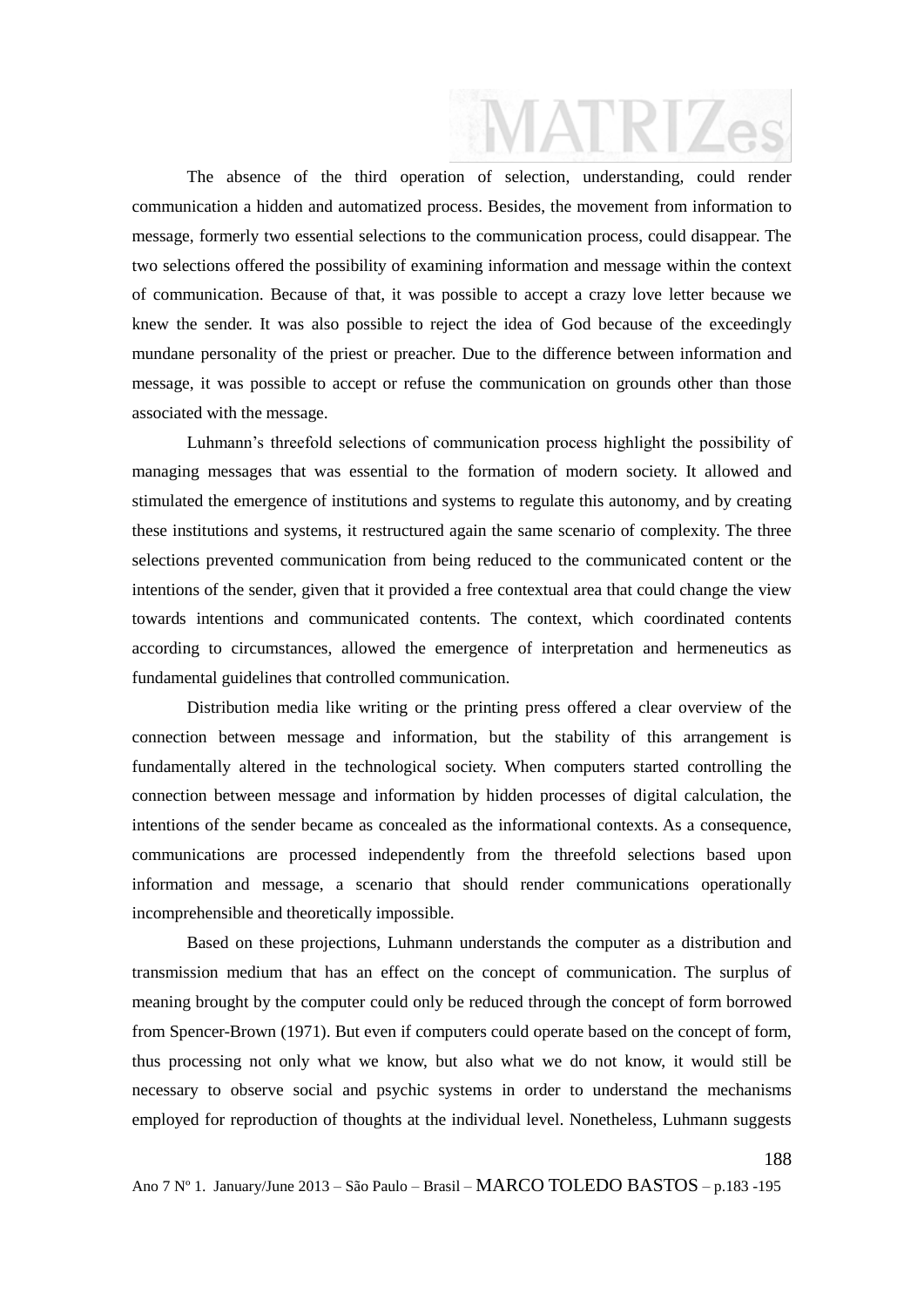that the computer created a transmission medium that replaces communication and consciousness for temporalized forms.

The idea that what changes is not the world, but the very process of changing the world, refers to the core of digital technology. According to Dirk Baecker (2007), computers and the Internet reorganized the communication process and changed not only the contents and forms, but also the meaning of communication. Platforms of interaction emerging under the rubric Web 2.0 not only indicate a gradual evolution of the technology landscape, but a moment of mesmerizing surprise when the public opinion acknowledges a change both in the experience and in the organization of reality. It was the moment when the public perceived the breaking of a narrative logic, or as Luhmann described it, the breaking of a cultural form that expresses the surplus of meaning brought by digital media.

But the new cultural form has not arrived yet. If modern society was a structure and a culture that handled the surplus of meaning resulting from the abundant possibilities of evaluation and criticism brought by printing press, then the next society will be a structure and a culture that handles the surplus of meaning generated by computer networks and their limitless possibilities of control. This is the diagnosis that connects authors and works as diverse as Marshall McLuhan (1962), Niklas Luhmann (2000) and Gilles Deleuze (1980). Luhmann believed that cultural form was the concept that could express this surplus of meaning, as it comprises a mechanism to describe the continuous operations of inclusion and exclusion that is of vital importance to digital technology.

Despite Luhmann's (1997) insistence on the concept of form, authors such as Dirk Baecker (2007) and Harrison White (2008) suggested an alternative concept that Luhmann could not have drawn from his own theory because the social systems theorist was too close to see. According to White (2008: 289), the idea that will reorganize the rhetoric of culture is the concept of systems. The idea that both technological and cultural objects are pervaded by system characteristics automatically elects the concept to the natural form of networks, i.e. as the expected form of the next society.

The interesting thing about the concept of form is that it allows for a very flexible approach to problems as well as a physical and material depiction of social layers. This becomes clear when we consider that the introduction of mass media has changed not only the culture and identity of societies as a whole, but also their material organization. The restructuring of the distribution patterns has a major impact on the material organization of society, and similar structural changes could have been observed in the transformations of tribal clans, in the strata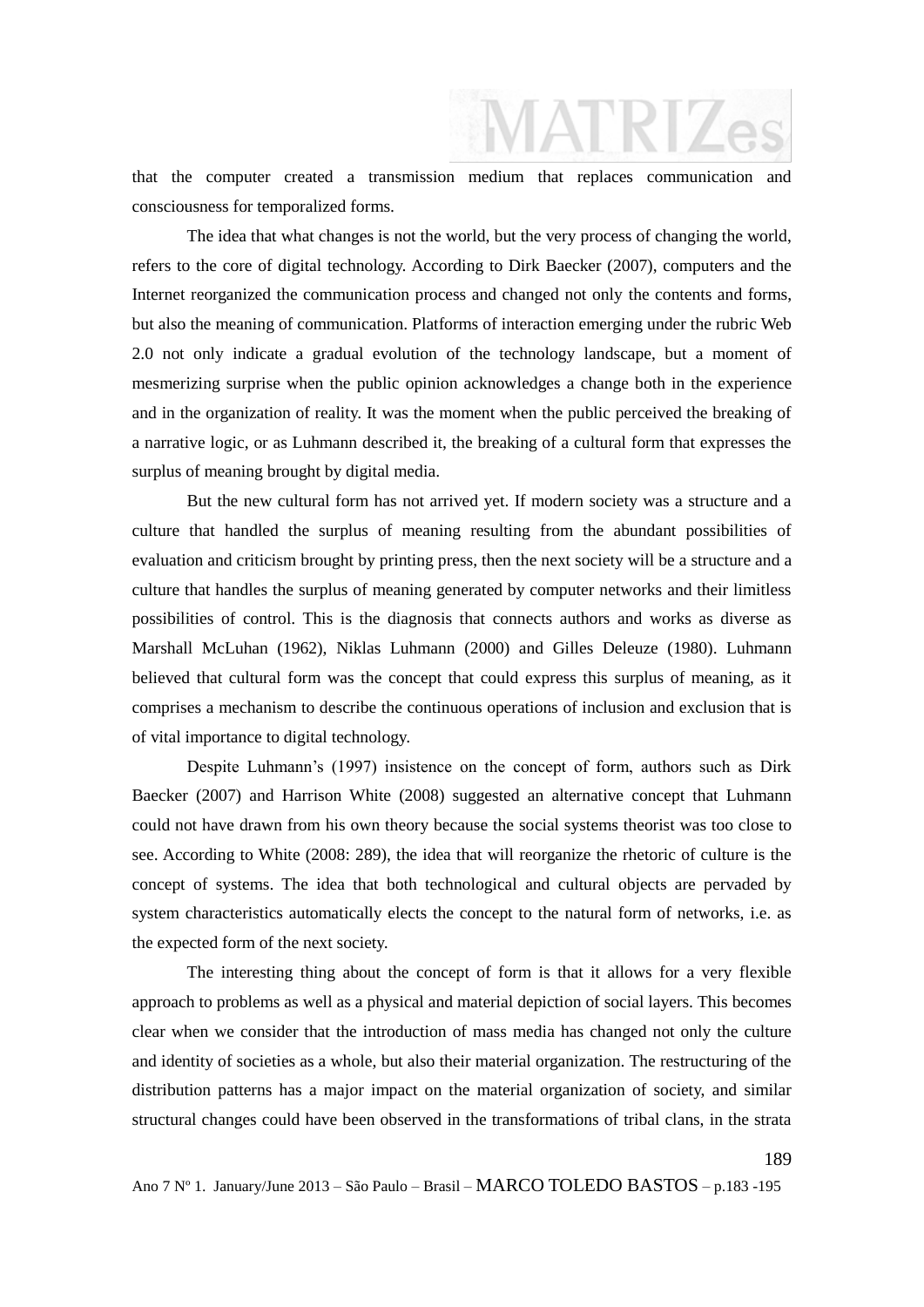of ancient society, in the functional systems of modern society, and in the networks of the next society. The reorganization of the social structure follows a reconfiguration of the distributive model of information, a transformation in the core of communications that affects the face-toface, the transmission, the diffusion, and the network contagion.

#### **THE FORMS OF COMMUNICATION**

1

The same relationship between distribution patterns and social organization was developed by Czech-Brazilian philosopher Vilém Flusser (Thöne, 2006). Flusser's (1998) communicology divided communication between two main patterns: one of production and one of accumulation. Production refers to the process of synthesis based on the available information and is methodologically achieved by dialogue. Accumulation refers to the storage of information in human memories or technical devices and is methodologically achieved by speech. Speech and dialogue are entirely independent processes, given that information can only be stored in memories or devices once it has been created. Conversely, dialogues can only take place once information has already been synthesized<sup>2</sup>.

The function of information is different in each type of dynamic. In discourse, information is contained in the memory of the sender and transmitted to the memory of the receiver. Therefore, information precedes the discourse, and discourse serves the purpose of transmitting information from one participant to another participant of a culture. An example of this is a lecture. In dialogue, there is partial information in the memories of the participants that is being synthesized into global information by the process. Therefore, new information results from dialogue, and it serves the purpose of elaborating information for a culture. An example of this is parliamentary debate that elaborates a law. The dynamic of communication is the elaboration of information through dialogue and its transmission through discourse (Flusser, 2002: 18)

190

<sup>2</sup> Flusser's master opus is a Borgian tale of mismatch between original and translation. The first edition of *Kommunikologie* included as introduction to the book the chapter "What is Communication" (*Was ist Kommunikation*) together with two chapters describing the structures of communication: "Some Structures of Communication" (*Einige Kommunikationsstrukturen*) and "How these Structures Work" (*Wie diese Strukturen funktionieren*). An alternative version of Flusser's *Communicology* was published in Portuguese under the name *Pós-História*, which is an abridgment of the fifty-minute speeches Flusser delivered in Marseille, Jerusalem, and São Paulo. The extract "Our Communication‖ (*Nossa Comunicação*) offers an outline of the first and second chapters of Flusser's *Communicology*, whose original manuscript known by the tentative name *Mutations of the Human Relations* was prepared by Flusser between 1977 and 1978, at first in English and German, and later in French. The work was only published posthumously in 1996 by Vera Eckstein and Stefan Bollmann. In the first chapter, Flusser describes the six structures of communication and the four speech modalities: Theatrical Speech, Pyramidal Speech, Amphitheatrical Speech and Treelike Speech. It also includes the two modalities of dialogue: Circling Dialogue and Networking Dialogue. The second chapter examines how the six structures work together from a communicational and informational point of view. The introduction to *Communicology* — "What is Communication" (*Was ist Kommunikation*), written between 1973 and 1974 — was published in English in 2002 and in Portuguese in 2007. The American version also includes an additional text entitled "On the Theory of Communication" that Flusser wrote in English and that was never translated into other languages.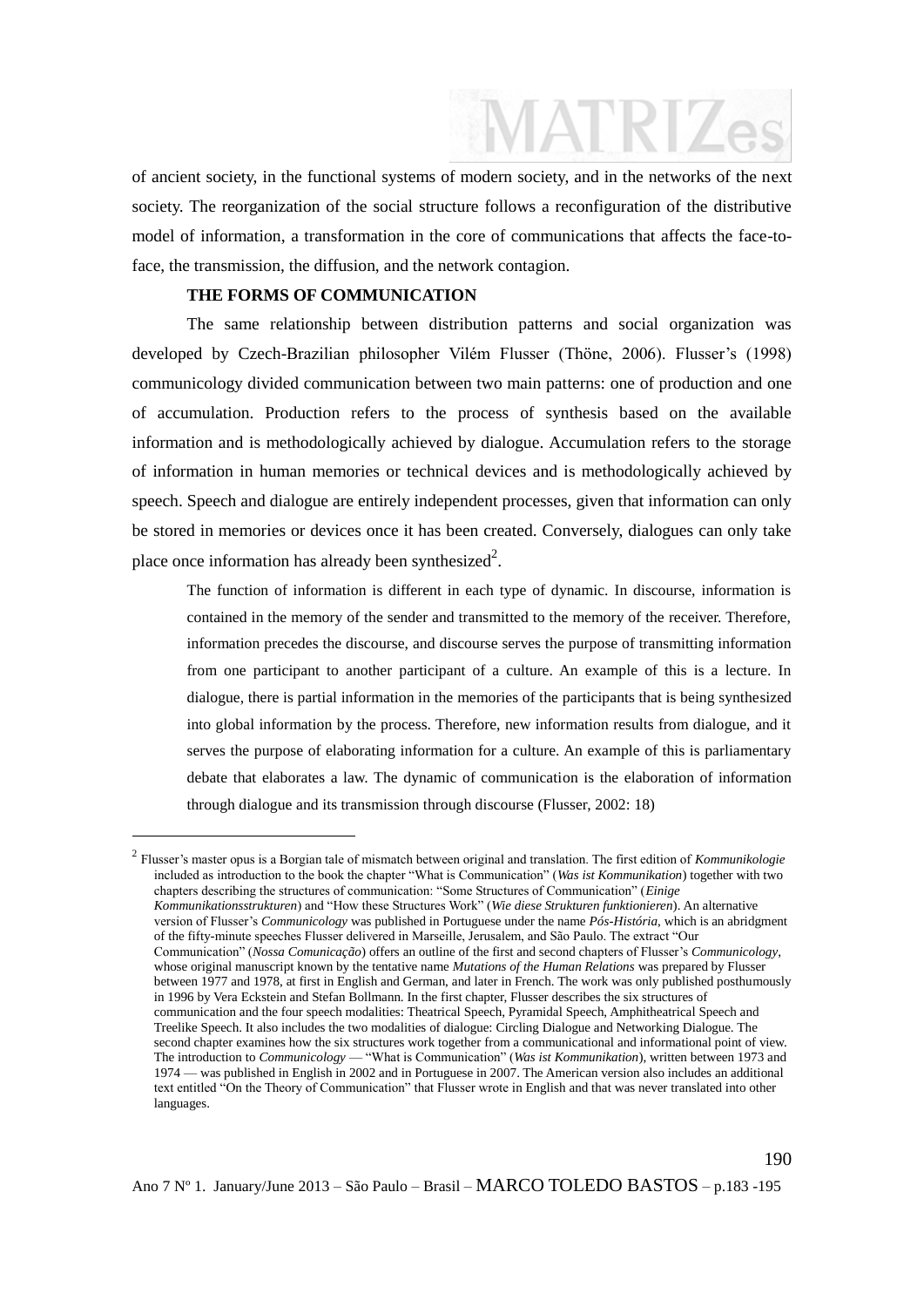Flusser (1998) subdivides the dialogues into two subcategories according to the diffusion pattern. The dialogue could be circular (round tables or assemblies) or networked (telephony or public opinion). The subdivision of the speeches is performed in four subcategories: theatrical (classes and concerts), pyramidal (armies and churches), treelike (science and arts) or amphitheatrical (radio and printing press). Western history is depicted as a communication game played among these modalities with the sole purpose of producing and accumulating new information.

The theatrical discourse is the oldest and Flusser dates it as prior to history. It is the patriarch's speech orally transmitting myths to new generations or the grandmother's speaking to grandchildren about ancient legends. In this modality there is a fundamental face-to-face situation between sender and receiver. The spatial arrangement is provided by semi-circles, typically formed around the speaker. Receivers can challenge the sender, who must answer the questions at the risk of being discredited. The theater, for Flusser, is a speech oriented towards dialogues. Disputes, twists, and discussions are anticipated in the theater category and revolutions always seem possible around the bonfire.

Still according to Flusser's Communicology, the passage from the Paleolithic to the Neolithic was characterized by the transition from hunting and gathering to agriculture and settlement. The new mode of production was also reflected in the communication diagram. Collective enterprises, such as urban constructions and business activities, refuse the dialogue modality in view of a growing need for obedience. The theatrical discourse becomes inefficient, since society demanded more information and less debate, more messages and less discussion, a necessity that could only be accomplished by avoiding access to the sender.

The next modality, pyramidal speech, shaped the communication basis of Western society and consists on the introduction of hierarchically organized relays between sender and receiver. As in sacerdotal orders — organizations that anticipated the pyramidal modality messages are sent from an unreachable author (God) and travel through authorities entrusted by the system, whose relay function is both to ensure the fidelity of the message, keeping it away from noise, and to prevent recipients' access to the sender. The personal liability that embodies the theatrical modality gives place to a loyalty system governed by tradition and confidence in the issuing authority. This communication diagram from the late Neolithic remained operational in a number of institutions such as the church, the state, the army, the corporations and political parties. The pyramidal form emerged mostly to ensure the storage of information. The drawback of this system was the difficulty in establishing dialogues, and thus generating new information.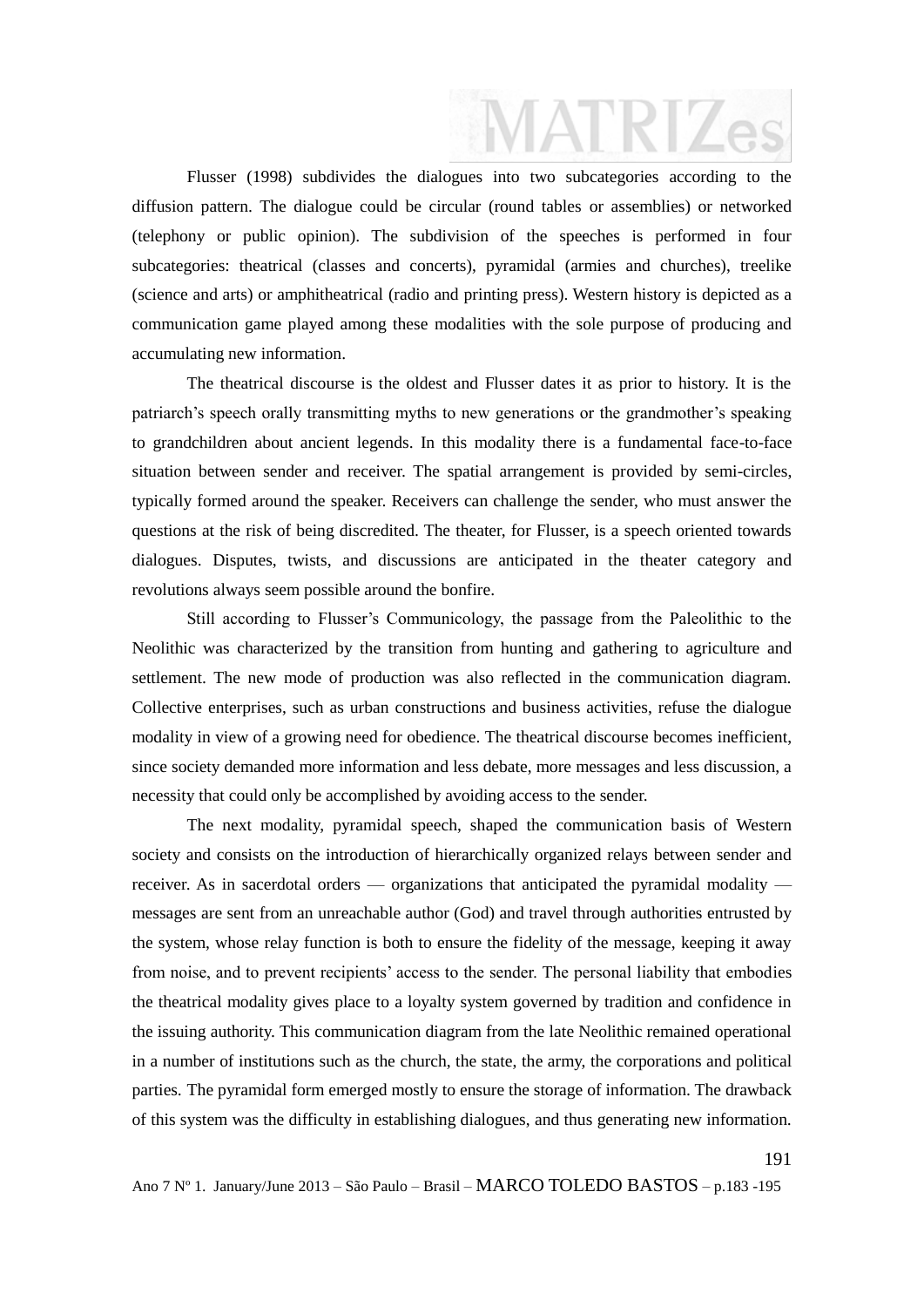The social exchange stagnated to such an extent that during the Renaissance a whole set of reforms was implemented to include dialogues and preserve the efficiency of the pyramid. The relays were transformed into dialogical circles, yet still retained hierarchical organization. The result of the reforms was the creation of the third subcategory that shaped modernity: treelike speech. This form differed from previous speech forms by distributing the authorities in circles and reorganizing the pyramidal speech into branches or departments that were again subdivided. The dialogical function would be provided by the intersection of the specialized layers.

This new communication diagram proved to be more productive and increasingly created more information. However, the complexity of the system brought the overspecialization of the relay as a collateral and unexpected effect, given that every dialogical circle processed a specific code to synthesize new information only produced in view of specific purposes. This continuous coding resulted in information chunks that were only understandable to experts of a branch or department familiar with that codification, and were entirely incomprehensible to the rest of society, thus paradoxically bringing back the need for sacerdotal authorities in the communication diagram. From arts to nuclear physics; from biology to technology, the messages coming from several trees were no longer comprehensible to nonexperts, and lacking a background of common knowledge, treelike speech shaped a communication diagram that was objectively irrational.

According to Flusser (1998), it was during this crisis that the mass media emerged and developed. The purpose of mass media was to translate the messages from specific social branches into decipherable codes. Flusser argues that these transcoding devices were responsible for yielding the amphitheatrical speech, which is a communication diagram that radiated information throughout the social system and which characterized contemporary society. Media are described as closed systems that transcode the messages emanating from various trees of science, technology, or art to streamlined and extremely simplified codes. The transcoded messages were then broadcasted into space, so that receivers only had to tune or synchronize specific frequencies and channels to capture the mass-distributed information. The amphitheatrical modality reshaped the social system by combining the smooth operation of treelike models with multidimensional media distribution, thus giving form to the mass media society.

#### **THE CULTURAL FORM FOR THE TECHNOLOGICAL SOCIETY**

Luhmann and Flusser converge on the understanding that the reorganization caused by computer communication will create a new cultural form. The processing power of computers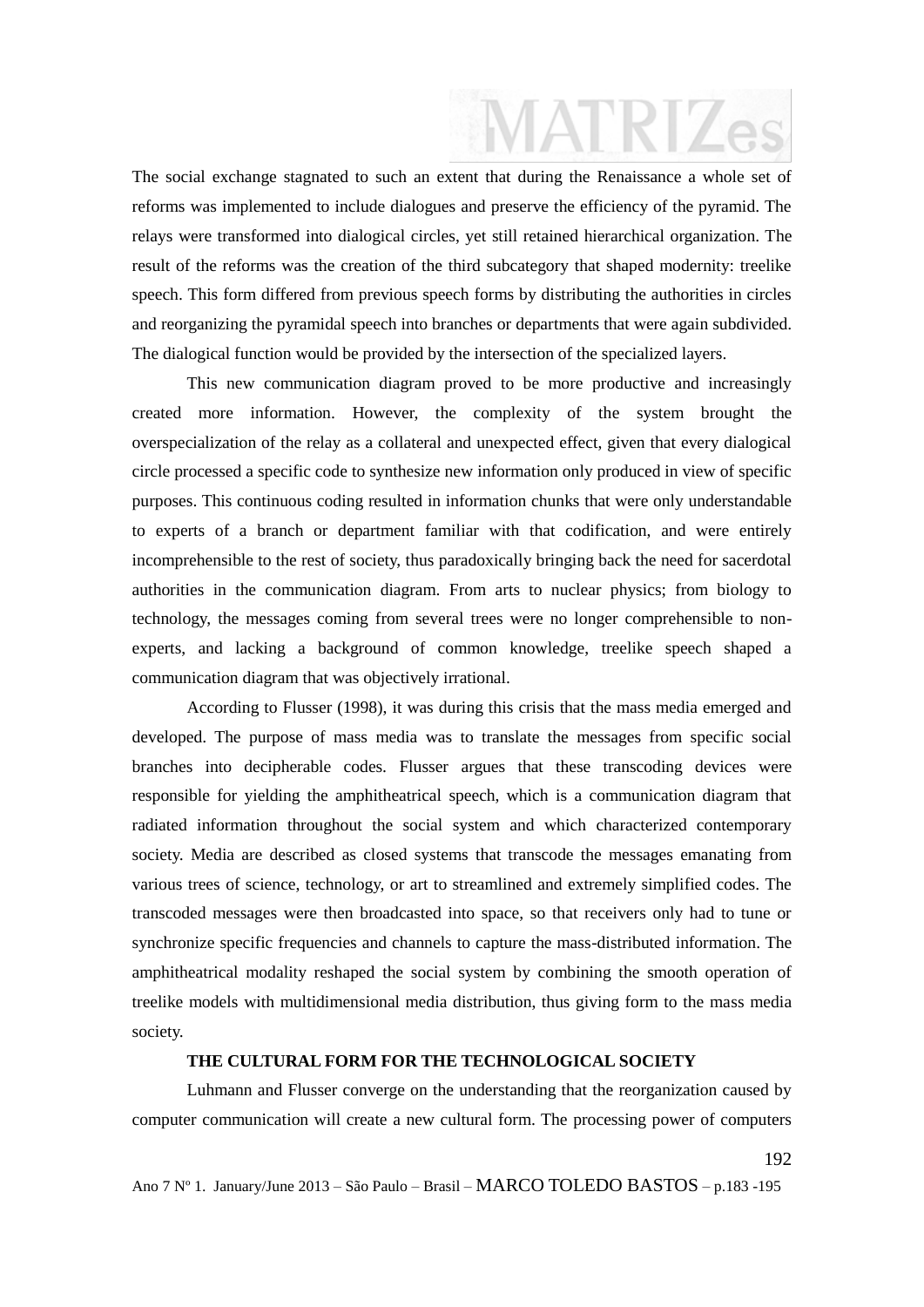and digital networks gives rise to a semantic catastrophe that resulted from digital devices joining the communication process. Communication ceases to be an operation performed exclusively by humans towards humans to be incorporated into the routines of programming and distribution. Computers and information networks changed the communication scenario by adding a virtually unlimited capacity for storage, processing and connectivity with technological advancements that continue in endless progression.

The emergence of a new cultural form becomes visible once computers start to actively participate in the communication process. The outcome of the interconnection of computers was the surrender of human consciousness simulation and the creation of a parallel social order. Even though Luhmann focuses on three forms in the cultural history of technology that handled the surplus of meaning, these examples do not comprehend all social catastrophes nor are they restricted to Greek, Roman or modern European civilizations. Each cultural technology brings a specific problem regarding the codification of meaning. This applies to letters, films, television, and mobile phones, but also to trains, cars, and airplanes. Each of these technologies overburdened society with an excess of possibilities that surpassed the existing meaning processing system.

But the catastrophes resemble each other. Aristotle's idea of telos allowed the selection of information by questioning, in oral and written communication, the meaning, purpose and objective of the message. Also Descartes' principle of a self-referential consciousness allowed a new set of selections by introducing the possibility of a self-referential mode of awareness, formed through an accurate selection of the available information and through the attribution of specific meanings that did not threaten the subject's identity. Likewise, the cultural form of technological society must also make social life easier to handle by allowing the objective dismissal of specific information (Baecker, 2004). Nonetheless, neither offered Luhmann an ultimate account for the cultural form of the technological society. Hesitating between the concepts of complexity and form, the German sociologist did not point to any author, concept or idea that could accomplish this function.

One interesting possibility is the concept of complexity. The concept took shape during the second half of the 20th century, the same period that computers began to be used extensively and that cybernetics evolved to become a scientific paradigm. Complexity implies the idea that something new happens in successive stages in time within the same system, but without the possibility of assigning the changes to unique conditions or particular causes, which consequently gives rise to a perspective on dynamic systems. Complexity is also an outcome of

193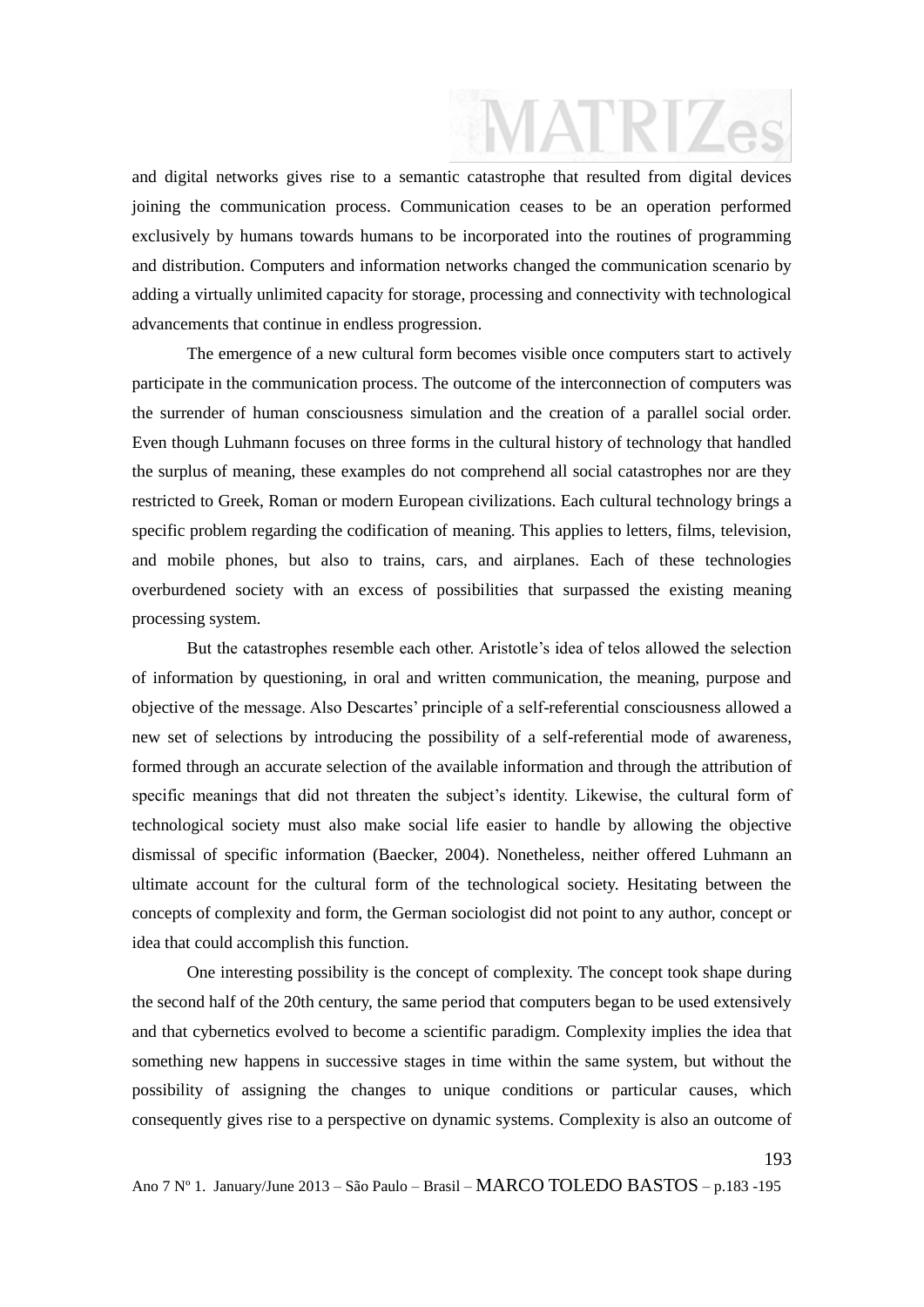Spencer-Brown's concept of form: a component that is eventually tacitly or explicitly admitted, but whose existence had been suspected long before the concept was adopted (Ashby, 1956). The concept also refers to the topology of social relations, which consists of a large number of heterogeneous variables connected in a highly selective manner. A cultural form presented by complexity would be an invitation to observation rather than explanation; a limited selection of information rather than a full set or a random subset of data; an understanding that systems change constantly and, finally, a contingent observation whose solutions are always temporary.

Regardless of which idea will eventually prevail in handling the current surplus of meaning — be it the concept of form, system, complexity, or any other idea, image or sensation that can address the problem — the cultural form of technological society should be a principle that provides better management of the surplus of meaning that computers and the internet brought. It should be a form that thoughtfully rejects — depending on the context in which we are and the control domains we are part of — most of the meaning expressions to which we are subject on a daily basis. At the same time, this cultural form should help us with the determination and selection of the available meaning. This cultural form should also guarantee that the rejected offers have a permanent horizon of inclusion in the social structure. As a result, this cultural form should be a force that creates stability between selected and excluded forms, consequently containing the surplus of meaning.

After all, this is the purpose of cultural forms. They filter and select meanings through a combination of rejection and acceptance. Luhmann's hypothesis is that the technological society needs a guiding principle that establishes a stable regime for information and meaning in the society of computers, the same way the telos stabilized the writing society, and the equilibrium stabilized the printing press society. But the question is not yet settled: which cultural form will help us when using computers and having to decide, always immediately, readily and accurately, which images to look at; what requests to accept; which messages to respond to; which information to read? In short, which messages should be read more seriously and carefully and which should not? After all, which selections will be valuable in keeping up our fascination with machines, and at the same time protecting us from frustration and blocking the troubles that the technological society already created?

#### **REFERENCES**

ASHBY, William Ross. An introduction to cybernetics. New York: J. Wiley, 1956. BAECKER, Dirk. Wozu Soziologie?. Berlin: Kadmos Kulturverlag, 2004.

\_\_\_\_\_\_ . Form und formen der kommunikation. Frankfurt am Main: Suhrkamp, 2005.